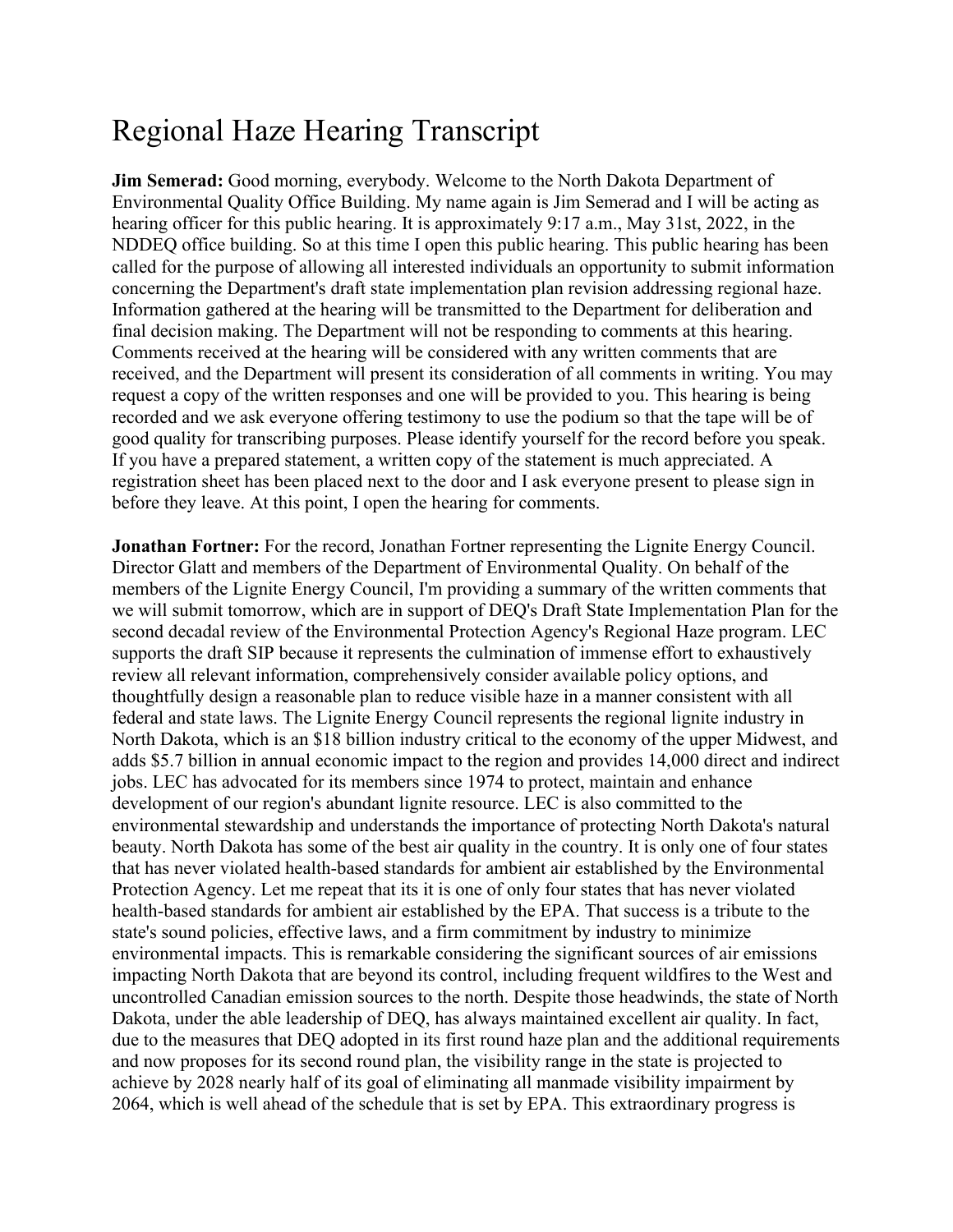primarily the result of significant emission reductions achieved by the lignite powered electric generating units over the past decade, including reductions that have already been made and included in the DEQ's Original Regional Haze SIP, as well as the new reductions considered in the draft SIP for round two. Through installing advanced emission control equipment with an estimated cost of over \$2 billion, emissions from coal fired egu's have dropped precipitously while improving visibility in North Dakota's already healthy air. In the draft SIP, DEQ appropriately considered highly detailed reports from numerous individual emission source owners regarding the potential cost of imposing additional control measures to further reduce emissions. From those reports, DEQ conducted the four-factor analysis, as required by the Clean Air Act and also EPA regulations, to develop three different sets of control options. Those three scenarios were the subject of extensive study by WRAP, the Western Regional Air Partnership, which is North Dakota's regional planning organization. DEQ then applied its own expertise and independent judgment to reasonably conclude that additional controls beyond those already adopted would not be necessary to make reasonable progress toward EPA's 2064 goal of eliminating anthropogenic visibility impairment. The approach taken by DEQ in the draft SIP is consistent with the mandatory legal requirements of the Clean Air Act and also EPA's regional haze rule. It also follows EPA's non-binding guidance on the development of state regional haze plans. It is also eminently reasonable in that DEQ weighed the costs and the benefits of various policy options based on a thorough analysis of all relevant facts and circumstances, and then reached rational conclusions that are consistent with those facts. Therefore, LEC supports the draft SIP and encourages DEQ to submit it to EPA in a timely fashion. Our written public comments also provide some suggestions to further clarify and strengthen the underlying technical and legal support for the draft SIP. We appreciate this opportunity to provide these comments and look forward to continued engagement with DEQ on our common and interconnected goals of a healthy environment and a healthy economy. Thank you for the opportunity to speak with you today.

**Jim Semerad:** Thank you for your comments. Next. Thank you.

**Praire Rose Seminole:** Good morning. Thank you for the opportunity to provide testimony during this time. My name is Praire Rose Seminole. I'm a citizen of the three affiliated tribes, the Mandan, Hidatsa, Arikara nations. I live in Hazen North Dakota and have land and livestock across the waters of the Garrison Dam and White Shield, North Dakota. I'm here to testify to and support goals of the Haze Program to reduce pollution that degrades visibility and health at national parks and wilderness areas in North Dakota and neighboring states.

Every day I make an early drive, often through haze, across the dam that flooded the bottom lands of my father's home two generations ago. As I crossed the dark blue waters of Lake Sakakawea, a reservoir formed by the damming of the Missouri River, I can see the layers of lignite coal along the bluffs of the shores and coal debris causing black lined beaches. I make my way through more towns when I pass the small herd of antelope before I turn on to the highway, if I face south at this time I can see the scar into the earth left now from the strip mining coal process. Coal being mined since 1873, 16 years before North Dakota became a state in 1889. I grew up seeing the coal industry. My sister and I, as kids, used to think that magic was happening there with all the lights and clouds coming out, lit up so brightly at night. At the time, being a kid, North Dakota nights in the West were still dark, lit up only by stars, moons and the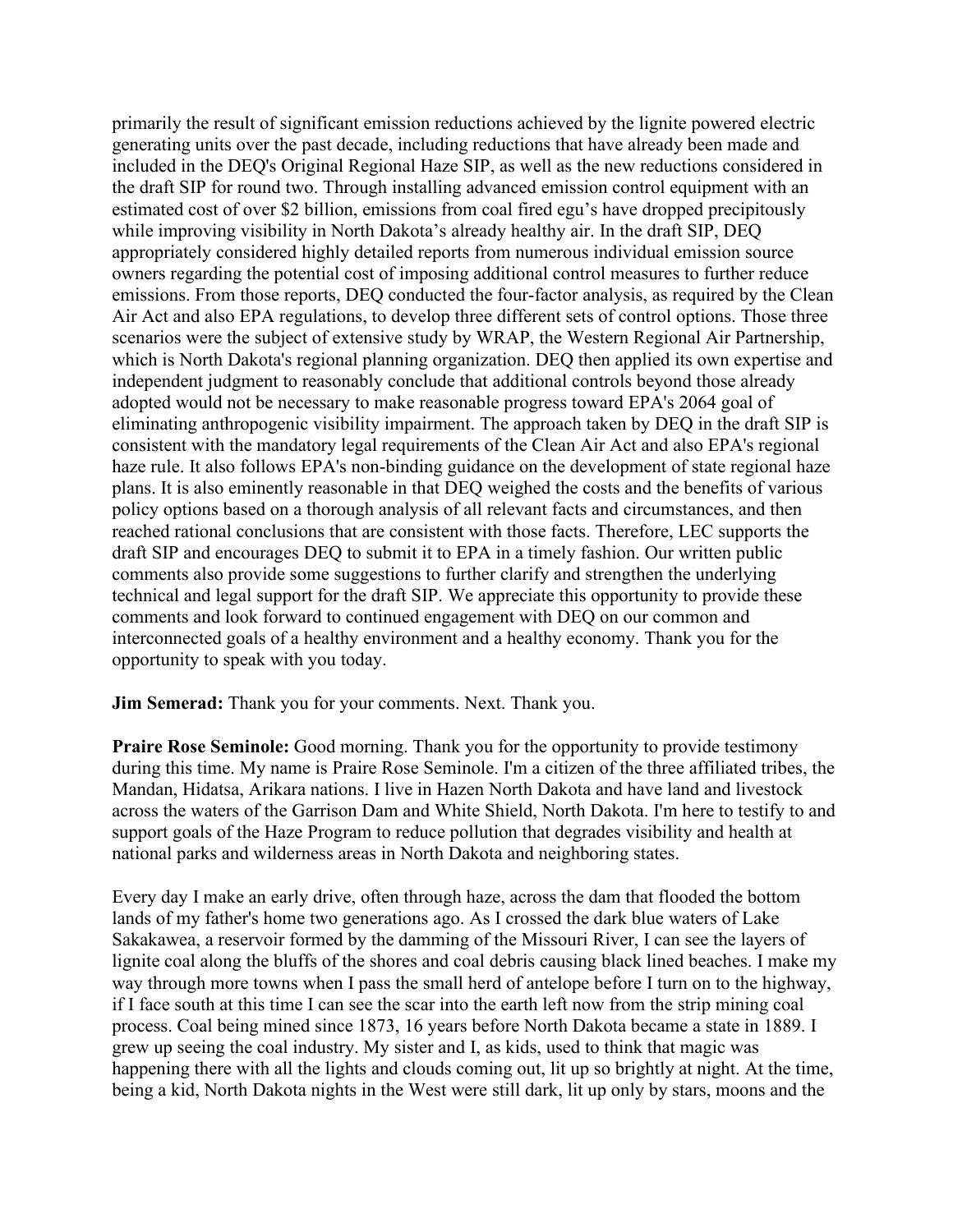coal factory lights. We couldn't even imagine then what kind of damage is happening now from those same magic clouds.

Today, from where I live and across the water, when I'm with my horses, I can see the billowing exhaust from Antelope Valley and Coyote coal stations and Great Plains SynFuels Gas plant polluting my air. They are North Dakota's and some of our nation's biggest national park polluting facilities. It is unconscionable that our state is advancing a haze plan that does nothing to cut the pollution from these facilities and other industries despite clear evidence that they are harmful to me and my family, our livestock and native lands. The peoples of the MHA nation and my family have been stewards of these river valleys and bottom lands for time immemorial and can recall a time of pure waters, clean air, and bountiful lands that may become to only exist in our stories.

The regional haze plan proposed by the State of North Dakota fails to reduce pollution and falls short on the state's obligation to improve air quality not only for our parks, it fails our communities, and our people. According to the National Park Service, air quality has deteriorated in Theodore Roosevelt National Park since 2016. Clear Skies and public health in Longwood Wilderness Area, Badlands Voyageurs, Wind Cave and Isle Royale national parks are being negatively affected by pollution from North Dakota's coal plants, industrial facilities and oil and gas operations. The decrease in air quality in these and other areas of state highlight urgent need for pollution cuts to be integrated into the state's plan. We can do better.

North Dakota Department of Environmental Quality's proposal has concluded that no new reductions in pollution are warranted on some of the nation's most polluting coal plants, right here. If the current plan is finalized, the National Parks Conservation Association estimates that more than 72,000 of preventable tons of SO2 and NOx will continue to be released into the air from these and other facilities over the next decade, impacting air and health in my home communities and all of the lands of the Mandan, Hidatsa and Arikara Nation of the Fort Berthold Indian Reservation. Just as the dam took our bottom lands, the state plan continues to exert narrative and action that treat us as expendable peoples. We have to do better. We are citizens of North Dakota and this nation, along with our own. Our lives matter. Our land and our waters matter.

Further, the NPCA's analysis of polluting sources, the electricity sector emits 87% of the state's haze pollution in North Dakota, and in the current haze plan proposal they have not required pollution controls from Coyote Station, Antelope Valley Station, Coal Creek Station, Milton R Young Station, Leland Olds Station, and the R M Heskett Station.

North Dakota Department of Environmental Quality did not require any emission reducing measures from the following major oil and gas facilities the Great Plains, Synfuels Plant, Tioga Gas Plant, Little Knife Gas Plant and the Northern Border Pipeline Compressor Station.

North Dakota has the biggest influence over haze on National Park Service protected areas, including Theodore Roosevelt National Park, where air quality has degraded steadily since 2016. For North Dakota to fulfill its regional haze obligations under the Clean Air Act, the state must revise its plan by implementing strong and significant emission reducing measures for the six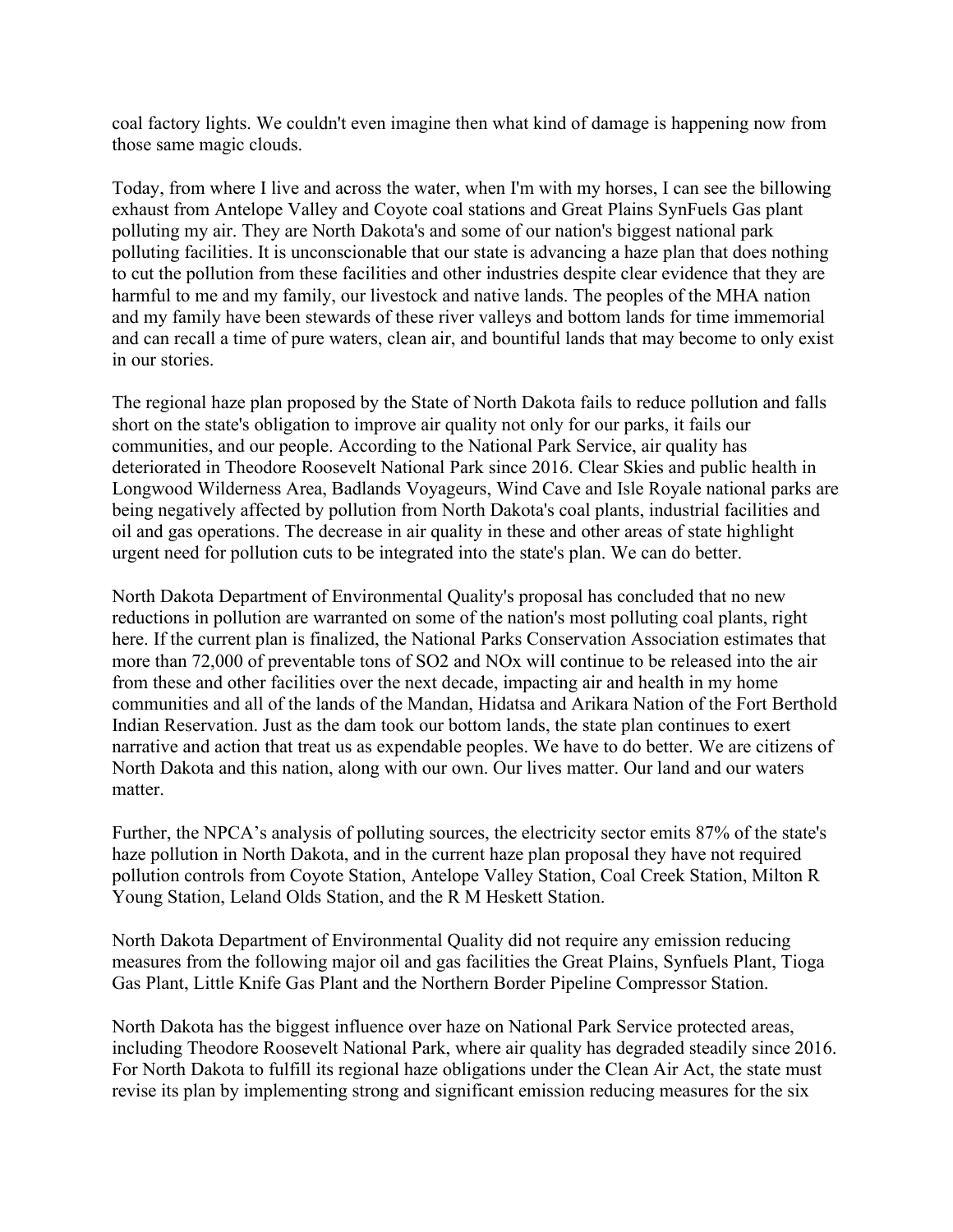coal fired power plants where emissions are long overdue to be cleaned up. Requiring emission reductions from the four oil and gas point sources selected, as well as from the oil and gas nonpoint source emissions like engines and flaring. Thoroughly assessing and addressing environmental justice impacts as the EPA recommended. If left unchanged, the state's plans will not comply with the Federal Clean Air Act and the United States Environmental Protection Agency's regional haze rule, as it does nothing to limit haze causing air pollution and fails to restore naturally clean air. We need real emission reductions to reduce haze at our public lands and improve public health.

We have an opportunity to achieve a regional haze plan for North Dakota that protects our people, our parks, and our future. This haze plan proposes proposal makes no improvement and we the people, our lands and water will pay over-time. It is time that all decision makers and stakeholders are aware of what is at risk and to be involved with the work at the federal, state and municipal levels to make a bolder plan happen. We can do better. Thank you.

**Jim Semerad:** Thank you for your comment.

**Tracy Potter:** Good morning. My name is Tracy Potter, I'm the senator for district 35 in Bismarck, recently appointed. 15 years ago as a freshman state senator, I saw a news report that North Dakota had some of the dirtiest coal plants in America on a per kilowatt basis, at least. But our state health department said we had some of the cleanest air. I didn't want to argue with either President Bush's EPA or the state health Department, but I was concerned about the nature of the pollutants being generated, not carbon dioxide particularly, but harmful emissions like NOx and SO<sub>2</sub>, and mercury. Things that are health hazards to those of us living downwind in the Missouri River Valley from the coal plants.

I wanted the legislature to study how to economically reduce those harmful emissions without disrupting energy production. It seemed like a reasonable public policy to reward the industry with tax credits for investments in improving their environmental record. My study did not pass. I could explain why, but there's no reason.

The National Park Service and the Department of Environmental Quality have differing views of the importance of haze and cost effectiveness of reducing haze, whether significantly or incrementally. I'm not about to insert my opinion between the scientists on either side.

My comments today are about valuing costs. DEQ says the potential improvements in visibility are not worth the costs. This is where I think we're missing two important factors. Visibility is only one factor. Virtually invisible particulates in the emissions from coal plants cause human health effects. Mercury is produced when coal is burned. Mercury gets into our bodies when we breathe and when we eat the walleyes in Missouri river. Its health effects are harmful, particularly to the unborn and children, 4 to 5 times more harmful to them than to other people. It causes birth defects. Nitrogen oxide can restrict lung function and is particularly hard on children, the elderly and asthmatics. Sulphur dioxide contributes to acid rain, preterm birth and other impacts on human and animal health. And I want to compliment the industry and the department for its reductions. But we can do better. We can do better.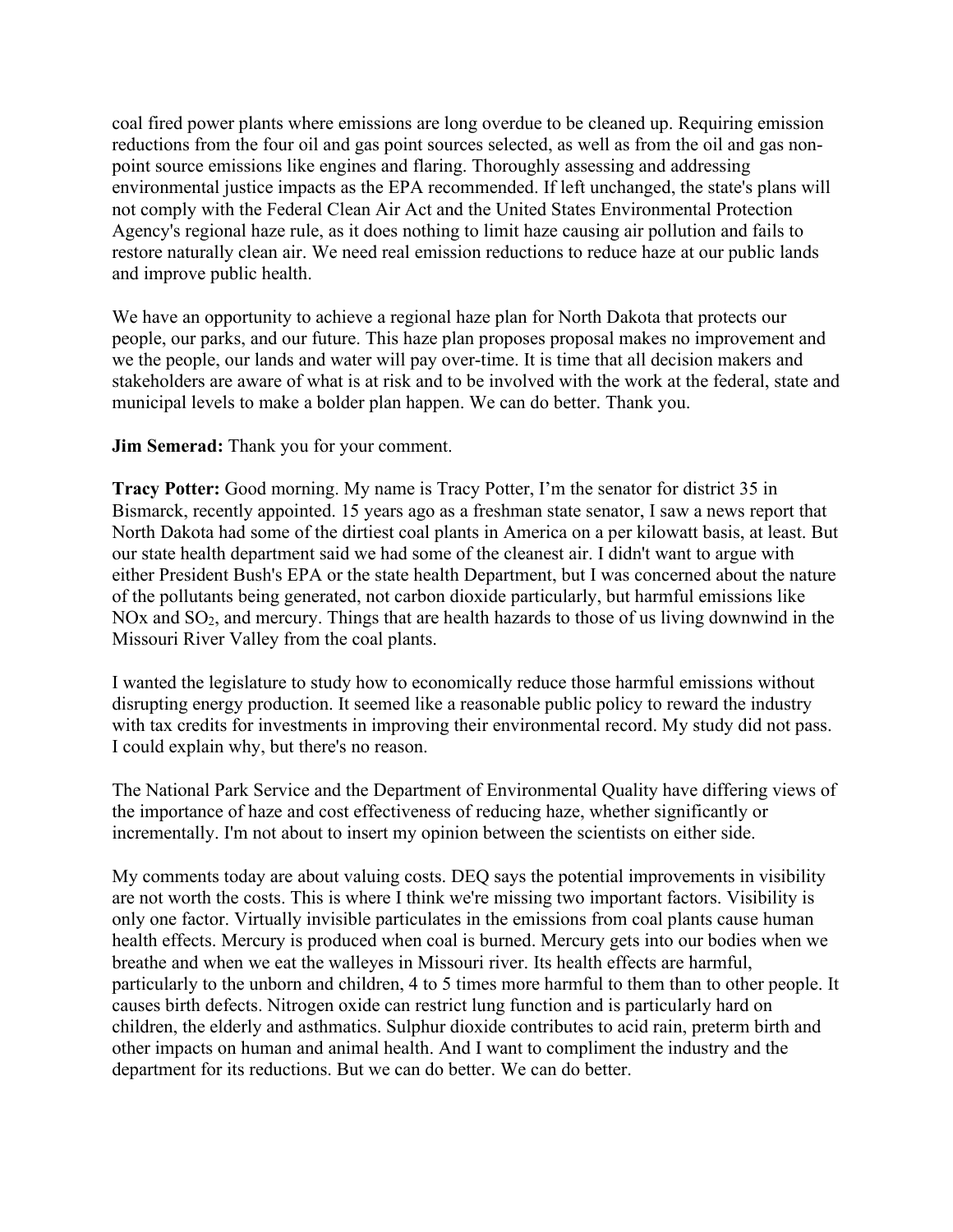The second point is about costs. What is the nature of these costs? It would be the cost of creating well-paying jobs and reducing emissions, adding smokestacks, cleaning coal, or finding innovations not yet envisioned. It's not money that's lost or thrown away. It supports our economy. It's money paid to North Dakotans for doing something to improve the health of North Dakotans. Much of it will come back to the state in income and sales tax.

This is a time of remarkable opportunity. State treasuries are overflowing. Revenue collections are hundreds of millions of dollars over projections just this year. Oil prices are higher than projected. It was supposed to be \$50 a barrel. I wrote this this morning I said WTI is \$118 this morning. No, by the time I left home, it was \$119.21. And the tax trigger is being pulled tomorrow, generating hundreds of millions of more dollars. Our Legacy Fund and Common Schools Trust Fund alone hold \$15 billion and keep growing. All the stabilization and rainy-day funds are flush. There has never been a better time to make significant one-time investments in 21st century infrastructure.

So my comment is the state should make these investments in public health whether or not there is a very noticeable effect on Haze. We should pursue a public private partnership to improve our coal plants and reduce flaring in the oilpatch. The state can help industry pay for the investments in improving infrastructure. Give them tax credits for investments required to better our health.

It will require legislative action to do what I suggest, but the public private partnership could begin immediately. The Department of Environmental Quality should meet with the utilities to plan and price improvements to show good faith to the National Park Service, which is so important to North Dakota's tourism industry and to our quality of life. Let's avoid confrontation and work together for a healthier future for our people and our state. Thank you for your consideration of these remarks.

**Jim Semerad:** Thank you for your comment. Any other comments?

**Elizabeth Loos:** Good morning. Thank you for the opportunity to speak today. My name is Elizabeth Loos and I'm executive director of Badlands Conservation Alliance. Badlands Conservation Alliance is a non-profit organization based in western North Dakota dedicated to the wide stewardship of public lands, including the approximately 70,000 acres of Theodore Roosevelt National Park. Many of our members are from communities and rural landscapes surrounding the park and hold significant familiarity with these lands and value them for a host of ecological heritage and personal reasons, frequently through multiple generations.

Each year more than a half a million people visit Theodore Roosevelt National Park, which is our state's largest tourist attraction. Sharing our state's wonders not only bolsters our pride and appreciation for these precious landscapes, but it helps sustain gateway towns like Medora and Beach, where small businesses thrive off of the tourism industry. In 2019, park visitors spent \$44.3 million on lodging, restaurants, gas and retail purchases.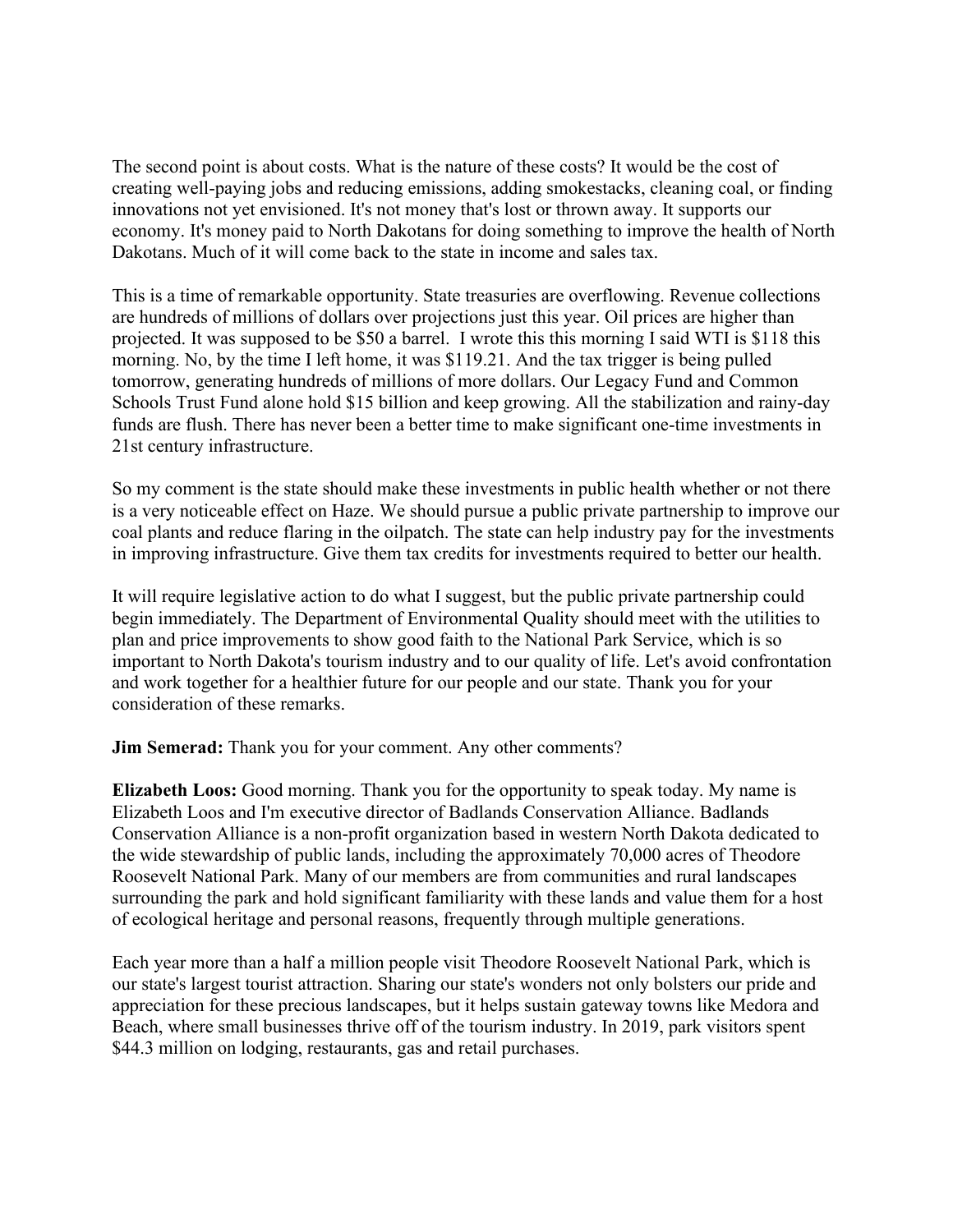North Dakota is special, everyone in this room will agree on that. Our state isn't riddled with the urban congestion of the West Coast or the unbroken sprawl of the East. Looking out over the sweeping vistas of Theodore Roosevelt National Park, it's easy to believe that that view is unchanged from the landscape TR witnessed in 1883. That, however, is far from the truth. Cars, trucks, oil and gas operations, coal fired plants and other industrial sources fill our air with sulfur dioxide and nitrogen oxides, which contribute to regional haze.

The Clean Air Act Regional Haze Rule requires all states, including North Dakota, to do their share by reducing pollution within their borders to help restore clean and clear skies at protected national parks and wilderness areas. It's troubling to us that the state of North Dakota has proposed a regional haze plan that fails to reduce pollution and falls short on the state's obligation to improve air quality for our parks and communities.

North Dakota Department of Environmental Quality selected ten facilities for review of emission reducing measures in this regional haze plan, but despite many opportunities for effective cost controls, concludes that no new reductions in pollution are warranted. Without new controls for the next decade, more than 72,000 tons of sulfur dioxide and nitrogen oxides will be released into the air from polluting facilities.

There are many important issues in this state implementation plan that are beyond my technical expertise and were raised during the Federal Land Manager comment period, but I'd like to briefly highlight two issues of particular concern in this SIP. First is the notion of glide path, which was in the slide, and I'll read from page 12 of the draft SIP. North Dakota is currently projected to meet 2028 visibility goals and is projected to remain on track to meet the 2064 visibility goals, below the adjusted glide path. Continuing to remain below an adjusted glide path and showing improvement on the most impaired days for each planning period will accomplish the 2064 goals. North Dakota has determined that the additional controls evaluated will not have a meaningful impact on the 2028 visibility projections. Therefore, the Department determined that it is not reasonable to require additional controls during this period.

Essentially, the DEQ considers the fact that its class one areas are under their glide paths a valid reason to forgo otherwise cost-effective controls. But under the regional haze rule and as outlined in EPA's clarification memo, one just issued in July of this year, this consideration is specifically prohibited. North Dakota is required to make to impose controls on the sources within our borders.

Second, we're concerned that DEQ fails to consider emissions from oil and gas operations. Oil and gas emissions make a significant contribution to visibility impairment at Theodore Roosevelt National Park, and they are projected to increase over this planning period, which is acknowledged in the SIP. While no single well site has a significant footprint, the cumulative emissions from all well sites combined are substantial, which is also acknowledged in the SIP. So we encourage the state to adopt rules to limit emissions from individual well sites with the cumulative emissions in mind, which has been done in other states and is certainly possible.